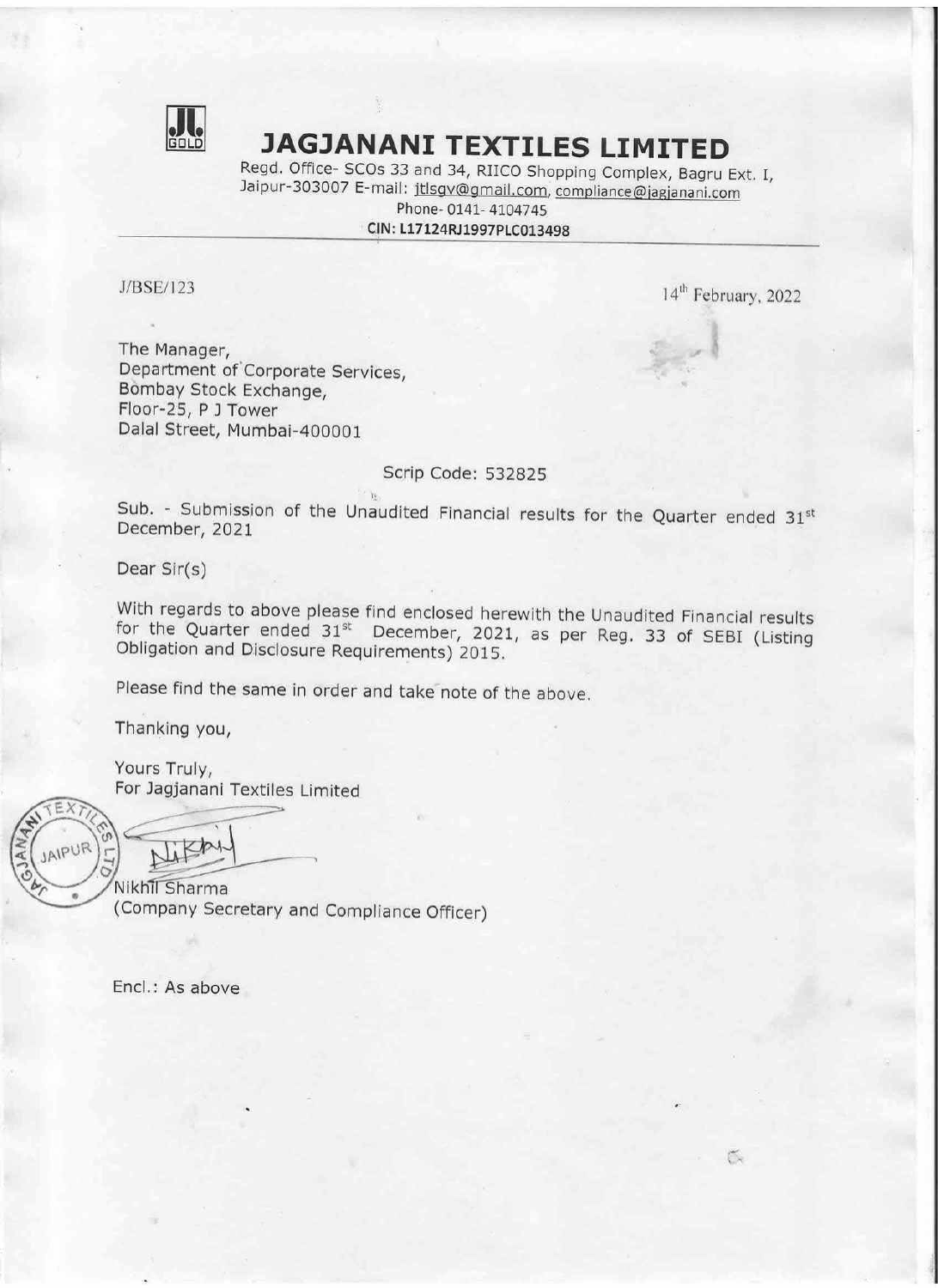| General information about company                                                                            |                            |
|--------------------------------------------------------------------------------------------------------------|----------------------------|
| Serip code                                                                                                   | 532825                     |
| <b>NSE Symbol</b>                                                                                            |                            |
| MSEI Symbol                                                                                                  |                            |
| ISIN*                                                                                                        |                            |
| Name of company                                                                                              | Jagjanani Textiles Limited |
| Type of company                                                                                              |                            |
| Class of security                                                                                            | Equity:                    |
| Date of start of financial year                                                                              | 01-04-2021                 |
| Date of end of financial year                                                                                | 31-03-2022                 |
| Date of board meeting when results were approved                                                             | 14-02-2022                 |
| Date on which prior intimation of the meeting for considering financial results was informed to the exchange | 04-02-2022                 |
| Description of presentation currency                                                                         | <b>INR</b>                 |
| Level of rounding used in financial results                                                                  | Lakhs                      |
| Reporting Quarter                                                                                            | Third quarter              |
| Nature of report standalone or consolidated                                                                  | Standalone                 |
| Whether results are audited or unaudited                                                                     | Unaudited                  |
| Segment Reporting                                                                                            | Single segment             |
| Description of single segment                                                                                | <b>Textiles</b>            |
| Start date and time of board meeting                                                                         | (4-02-2022 14:00           |
| End date and time of board inecting                                                                          | 14-02-2022 17:30           |
| Whether eash flow statement is applicable on company                                                         |                            |
| Type of eash flow statement                                                                                  |                            |
| Declaration of unmodified opinion or statement on impact of audit qualification                              | Not applicable             |

 $\sqrt{TEX}$  $\tilde{\omega}$ JAIPUR Ś

 $\widetilde{\otimes}$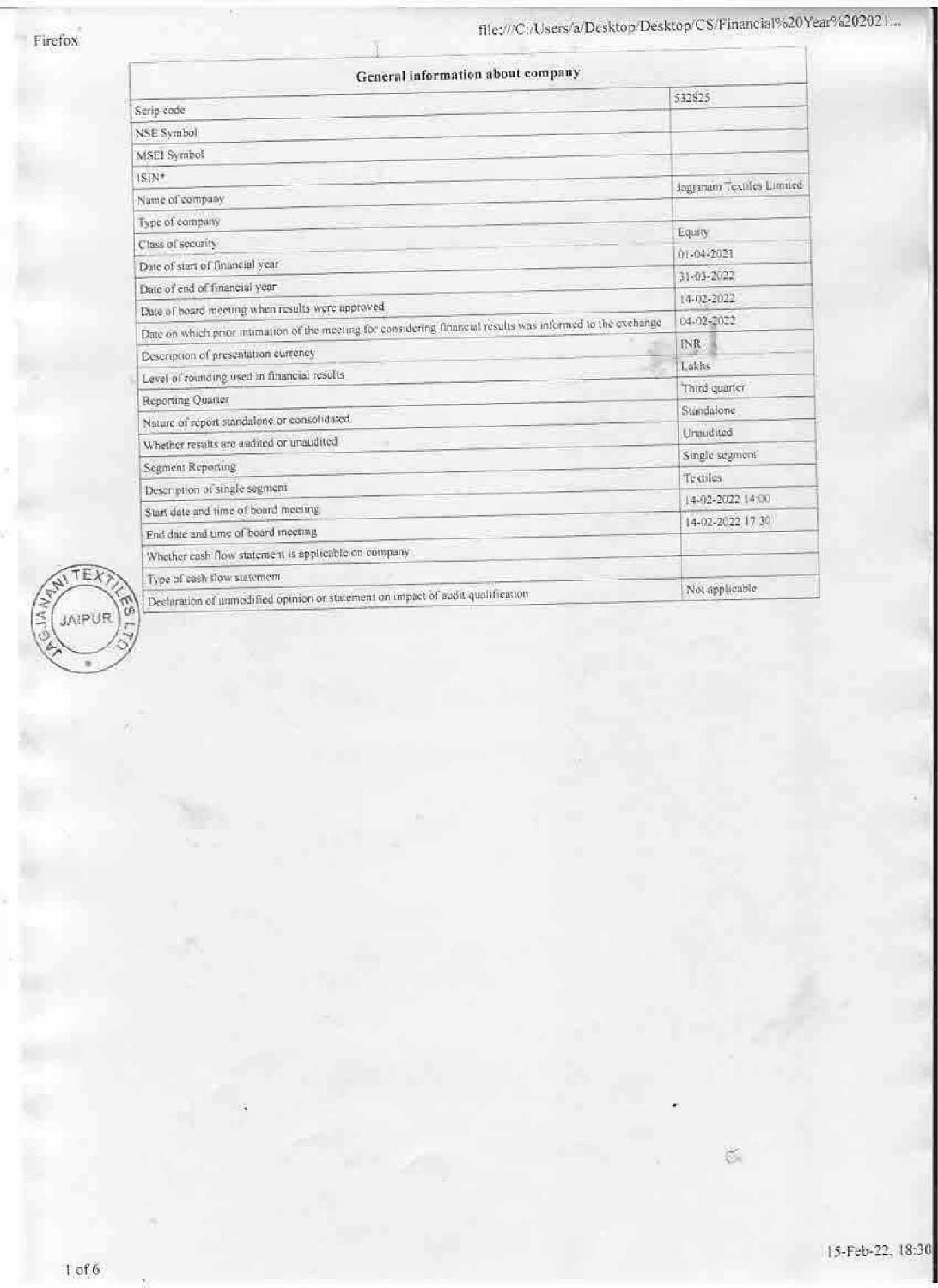|                |                                                                                                                                                                                               | <b>Financial Results-Ind-AS</b>           |                                                               |                     |
|----------------|-----------------------------------------------------------------------------------------------------------------------------------------------------------------------------------------------|-------------------------------------------|---------------------------------------------------------------|---------------------|
|                | Particulars                                                                                                                                                                                   | 3 months/ 6 months ended (dd-<br>mm-yvvy) | Year to date figures for current period<br>ended (dd-mm-yyyy) |                     |
| $\Lambda$      | Date of start of reporting period                                                                                                                                                             | $01 - 10 - 202$                           | 01-04-2021                                                    |                     |
| B              | Date of end of reporting period                                                                                                                                                               | $31 - 12 - 2021$                          | 31-12-2021                                                    |                     |
| C              | Whether results are audited or unaudited                                                                                                                                                      | Unaudited                                 | Unaudited                                                     |                     |
| Þ              | Nature of report standalone or consolidated                                                                                                                                                   | Siandalone                                | Standalone                                                    |                     |
| Part<br>1      | Blue color marked fields are non-mandatory. For Consolidated Results, if the company has no figures for 3 months / 6<br>months ended, in such case zero shall be inserted in the said column. |                                           |                                                               |                     |
| 1              | Income                                                                                                                                                                                        |                                           |                                                               |                     |
|                | Revenue from operations                                                                                                                                                                       | Ū                                         |                                                               | $\langle 0 \rangle$ |
|                | Other income                                                                                                                                                                                  | ö                                         | DK                                                            | 0.45                |
|                | <b>Total</b> income                                                                                                                                                                           | $\bf{0}$                                  |                                                               | 0.45                |
| $\overline{2}$ | <b>Expenses</b>                                                                                                                                                                               |                                           |                                                               |                     |
| (3)            | Cost of materials consumed                                                                                                                                                                    | ö                                         |                                                               | X)                  |
| (b)            | Purchases of stock-in-trade                                                                                                                                                                   | $\vec{\Omega}$                            |                                                               | $\Omega$            |
| $(\varsigma)$  | Changes in inventories of finished goods, work-in-<br>progress and stock-in-trade                                                                                                             | 10                                        |                                                               | $\langle 0 \rangle$ |
| (d)            | Employee benefit expense                                                                                                                                                                      | 0.63                                      |                                                               | 1:89                |
| (c)            | Finance costs                                                                                                                                                                                 | 0.03                                      |                                                               | 0.03                |
| (f)            | Depreciation, depletion and amortisation expense                                                                                                                                              | 0                                         |                                                               | $\overline{a}$      |
| (0)            | <b>Other Expenses</b>                                                                                                                                                                         |                                           |                                                               |                     |
| r              | Other Expenditure                                                                                                                                                                             | 1.16                                      |                                                               | 8.85                |
| 10             |                                                                                                                                                                                               |                                           |                                                               |                     |
|                | Total other expenses                                                                                                                                                                          | 1.16                                      |                                                               | 8.85                |
|                | <b>Total expenses</b>                                                                                                                                                                         | 1.82                                      |                                                               | 10.77               |



 $\tilde{\odot}$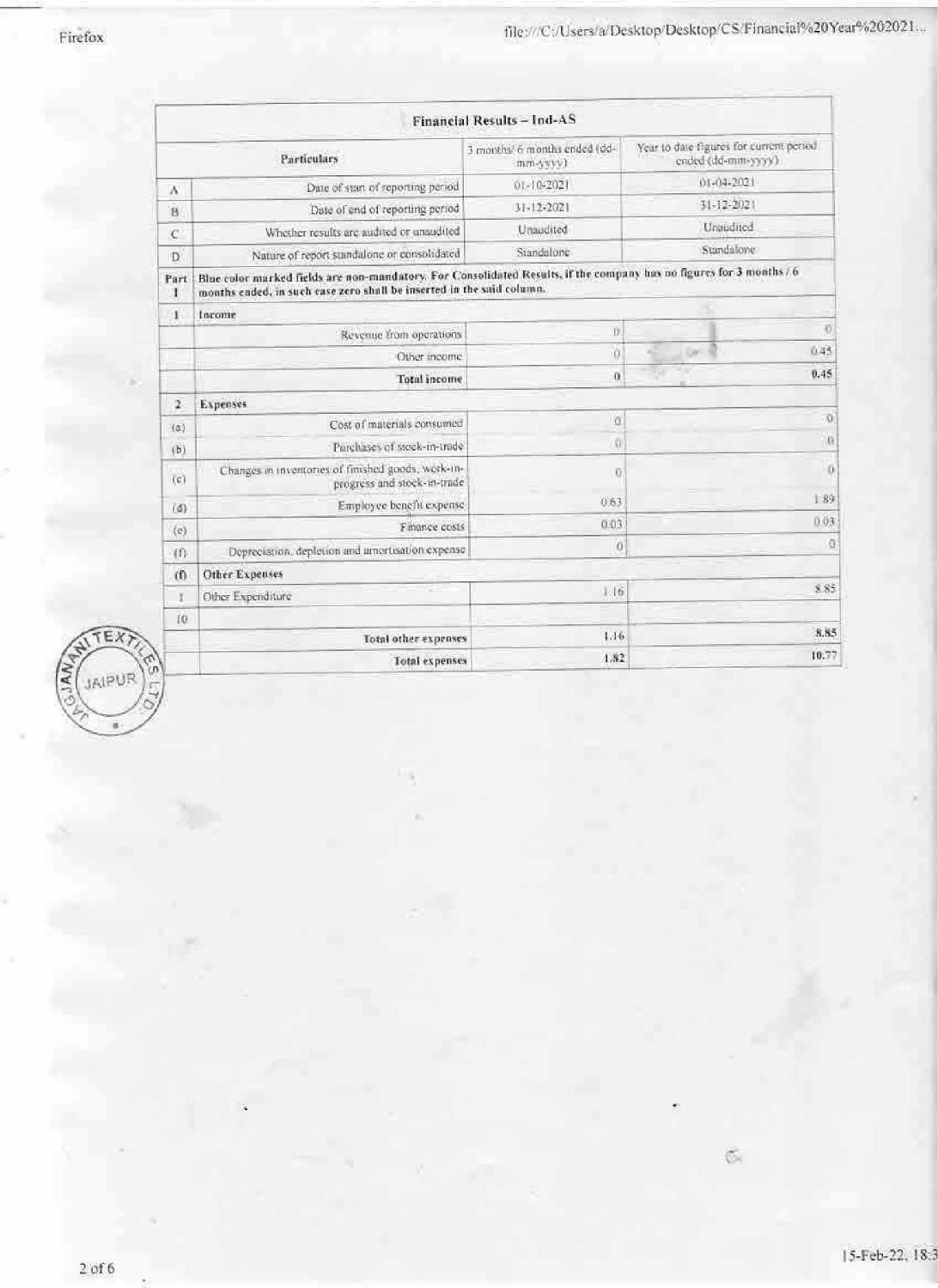|                         | <b>Financial Results - Ind-AS</b>                                                                                                                                                             |                                                         |                                                                |
|-------------------------|-----------------------------------------------------------------------------------------------------------------------------------------------------------------------------------------------|---------------------------------------------------------|----------------------------------------------------------------|
|                         | Particulars                                                                                                                                                                                   | 3 months/ 6 months ended<br>$(dd\text{-}\text{mm-}vyy)$ | Year to date figures for current<br>period ended (dd-mm-vyyy). |
| A                       | Date of start of reporting period                                                                                                                                                             | 01-10-2021                                              | 01-04-2021                                                     |
| B                       | Date of end of reporting period                                                                                                                                                               | $3[-12-202]$                                            | $31 - 12 - 2021$                                               |
| $\overline{C}$          | Whether results are audited or unaudited                                                                                                                                                      | Unaudited                                               | <b>L</b> naudited                                              |
| Đ                       | Nature of report standalone or consolidated                                                                                                                                                   | Standalone                                              | Standalone                                                     |
| Part<br>Ŧ               | Blue color marked fields are non-mandatory. For Consolidated Results. if the company has no figures for 3 months / 6<br>months ended, in such case zero shall be inserted in the said column. |                                                         |                                                                |
| 3                       | Total profit before exceptional items and tax                                                                                                                                                 | $-1.82$                                                 | $-10.32$                                                       |
| 溪                       | Exceptional items                                                                                                                                                                             | ū                                                       |                                                                |
| 5                       | Total profit before tax                                                                                                                                                                       | $-1.82$                                                 | $-10.32$                                                       |
| $\overline{7}$          | Tax expense                                                                                                                                                                                   |                                                         |                                                                |
| $\overline{\mathbf{8}}$ | Current tax                                                                                                                                                                                   | ital.                                                   | Ö                                                              |
| $\Theta$                | Deferred tax                                                                                                                                                                                  | ŏ                                                       | ó<br>×                                                         |
| 10                      | Total tax expenses                                                                                                                                                                            | ö                                                       | ö                                                              |
| $\mathbf{H}$            | Net movement in regulatory deferral account balances related to<br>profit or loss and the related deferred tax movement                                                                       | ò                                                       | ö                                                              |
| 14                      | Net Profit Loss for the period from continuing operations                                                                                                                                     | $-1.82$                                                 | $-10.32$                                                       |
| .15                     | Profit (loss) from discontinued operations before tax                                                                                                                                         | ö                                                       | ï0                                                             |
| 16                      | Tax expense of discontinued operations                                                                                                                                                        | ū                                                       | $\theta$                                                       |
| 17                      | Net profit (loss) from discontinued operation after tax                                                                                                                                       | ö                                                       | ō                                                              |
| $19 -$                  | Share of profit (loss) of associates and joint ventures accounted<br>for using equity method                                                                                                  | ŭ                                                       | ó                                                              |
| 21                      | Total profit (loss) for period                                                                                                                                                                | $-182$                                                  | $-1032$                                                        |
| 122                     | Other comprehensive income net of taxes                                                                                                                                                       | Ü                                                       | o                                                              |

Ÿ.



 $\widetilde{\otimes}$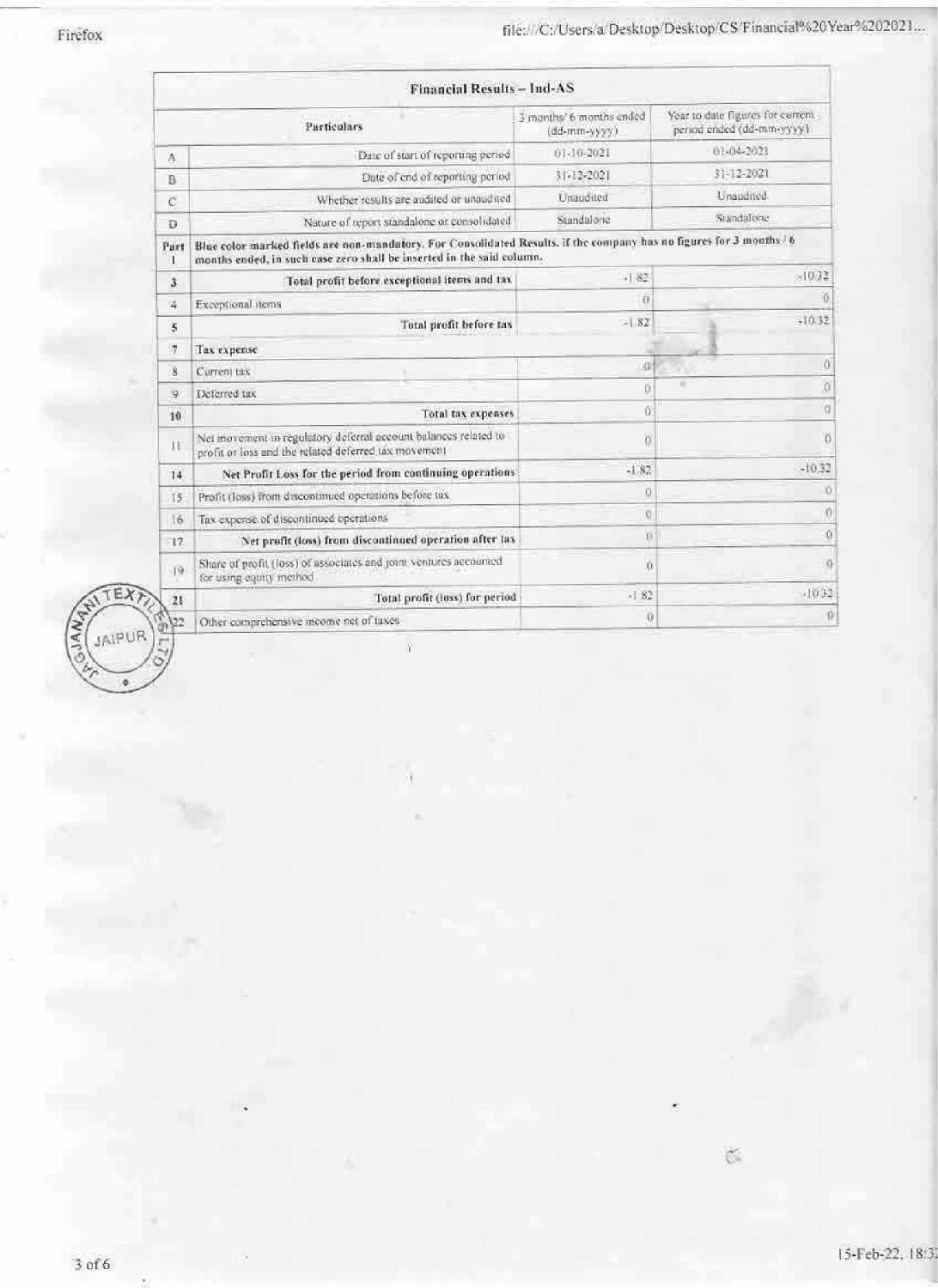|           | <b>Financial Results - Ind-AS</b>                                                                                                                                                             |                                         |                                                               |
|-----------|-----------------------------------------------------------------------------------------------------------------------------------------------------------------------------------------------|-----------------------------------------|---------------------------------------------------------------|
|           | <b>Particulars</b>                                                                                                                                                                            | 3 months/6 months ended<br>(dd-mm-yyyy) | Year to date figures for current period<br>ended (dd-mm-yyyy) |
| A         | Date of start of reporting period                                                                                                                                                             | $01 - 10 - 2021$                        | $01 - 04 - 2021$                                              |
| B         | Date of end of reporting period                                                                                                                                                               | 31-12-2021                              | $31.12 - 2021$                                                |
| Ċ         | Whether results are audited or unaudited                                                                                                                                                      | Unaudited                               | Unaudited                                                     |
| Đ         | Nature of report standalone or consolidated                                                                                                                                                   | Standalone                              | Standalone                                                    |
| Part<br>x | Blue color marked fields are non-mandatory. For Consolidated Results, if the company has no figures for 3 months / 6<br>months ended, in such case zero shall be inserted in the said column. |                                         |                                                               |
| 23        | Total Comprehensive Income for the period                                                                                                                                                     | $-1.82$                                 | $-10.32$                                                      |
| 24        | Total profit or loss, attributable to                                                                                                                                                         |                                         |                                                               |
|           | Profit or loss, attributable to owners of parent<br>Total profit or loss, attributable to non-controlling interests.                                                                          |                                         |                                                               |
| 25        | Total Comprehensive income for the period attributable to                                                                                                                                     |                                         |                                                               |
|           | Comprehensive income for the period attributable to owners<br>of parent                                                                                                                       | Ø                                       | ø                                                             |
|           | Total comprehensive income for the period attributable to<br>owners of parent non-controlling interests                                                                                       | ŭ                                       | O.                                                            |
| 26.       | Details of equity share capital                                                                                                                                                               |                                         |                                                               |
|           | Paid-up equity share capital                                                                                                                                                                  | 1560.                                   |                                                               |
|           | Face value of equity share capital                                                                                                                                                            | 1560                                    | 1560                                                          |
| 27        | Details of debt securities                                                                                                                                                                    |                                         | 1560                                                          |
| 28        | Reserves excluding revaluation reserve                                                                                                                                                        |                                         |                                                               |
| 29        | Earnings per share                                                                                                                                                                            |                                         |                                                               |
| Ŧ         | Earnings per equity share for continuing operations                                                                                                                                           |                                         |                                                               |
|           | Basic earnings (loss) per share from continuing operations                                                                                                                                    | $-0.01$                                 |                                                               |
|           | Diluted earnings (loss) per share from continuing operations                                                                                                                                  | $-0.01$                                 | $-0.07$                                                       |
| 荘         | Earnings per equity share for discontinued operations                                                                                                                                         |                                         | $-0.07$                                                       |
|           | Basic earnings (loss) per share from discontinued operations                                                                                                                                  | $\theta$                                |                                                               |
|           | Diluted earnings (loss) per share from discontinued operations                                                                                                                                | õ                                       | Ő                                                             |
| ii.       | Earnings per equity share                                                                                                                                                                     |                                         | Ð                                                             |
|           | Basic earnings (loss) per share from continuing and<br>discontinued operations                                                                                                                | $-0.01$                                 | $-0.07$                                                       |
|           | Diluted earnings (loss) per share from continuing and<br>discontinued operations                                                                                                              | $-0.01$                                 | $-0.07$                                                       |
| 30        | Debt equity ratio                                                                                                                                                                             |                                         |                                                               |
| 31        | Debt service coverage ratio                                                                                                                                                                   |                                         |                                                               |
| 32        | Interest service coverage ratio.                                                                                                                                                              |                                         |                                                               |
| 33        | Disclosure of notes on financial results                                                                                                                                                      |                                         |                                                               |



 $\widetilde{\mathcal{D}}$